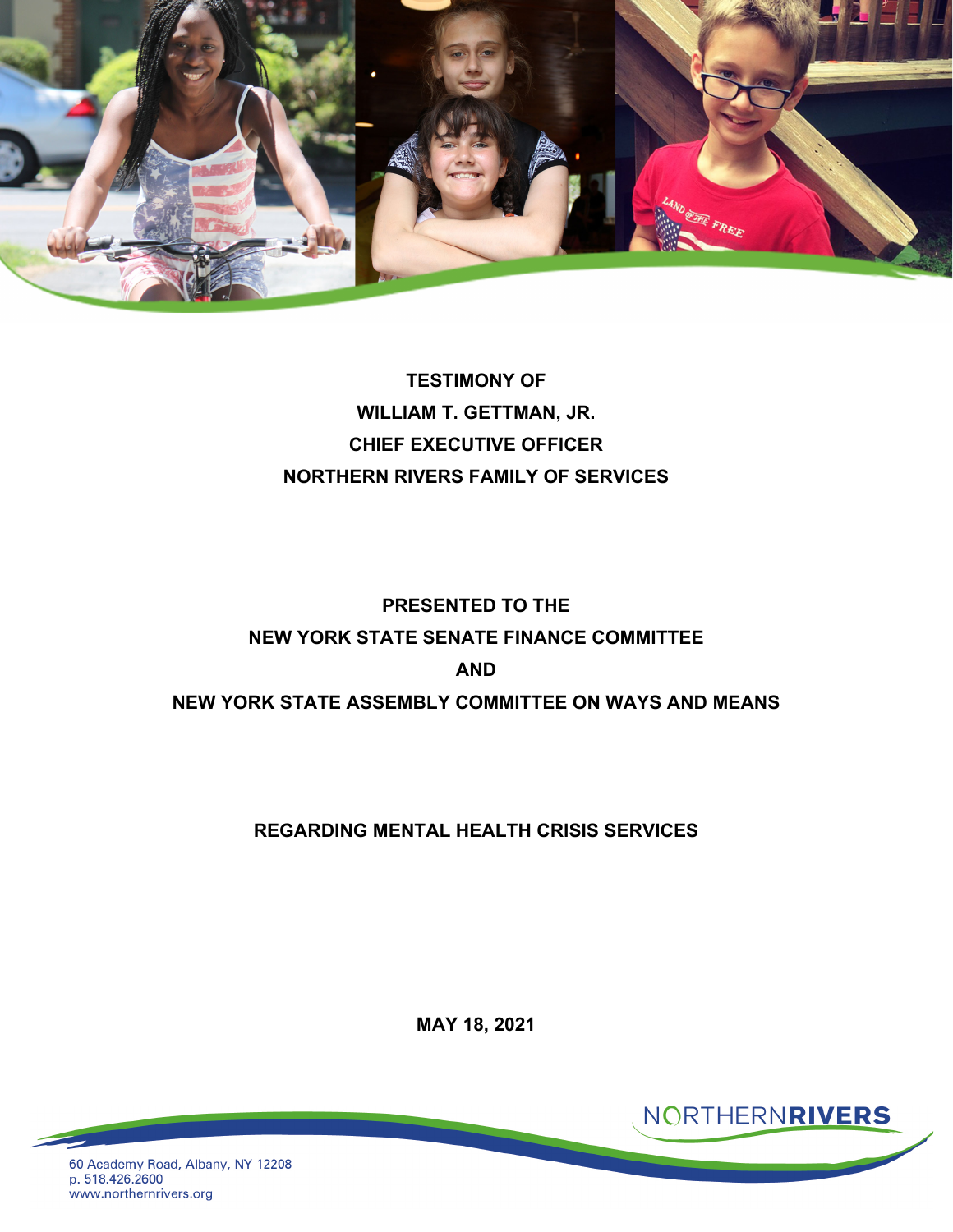# **Summary of Recommendations**

- **1. Enact 988 Legislation this session and build a plan for all New Yorkers.**
- **2. Develop sustainable and well-designed crisis stabilization centers**
- **3. Aggressively put in place proven strategies to support communities, adults, and children to reduce or avoid the need for crisis services including:**
	- **a. Crisis intervention services**
	- **b. Enhanced CFTS services**
	- **c. CIT teams**
	- **d. Peer support**
	- **e. Mental health first aid and related strategies**
	- **f. Veteran peer support**
	- **g. Virtual care**
- **4. Prioritize workforce support, including fair compensation, opportunity for training and development, and a high-quality work experience.**
- **5. Support mental health education and services in school settings.**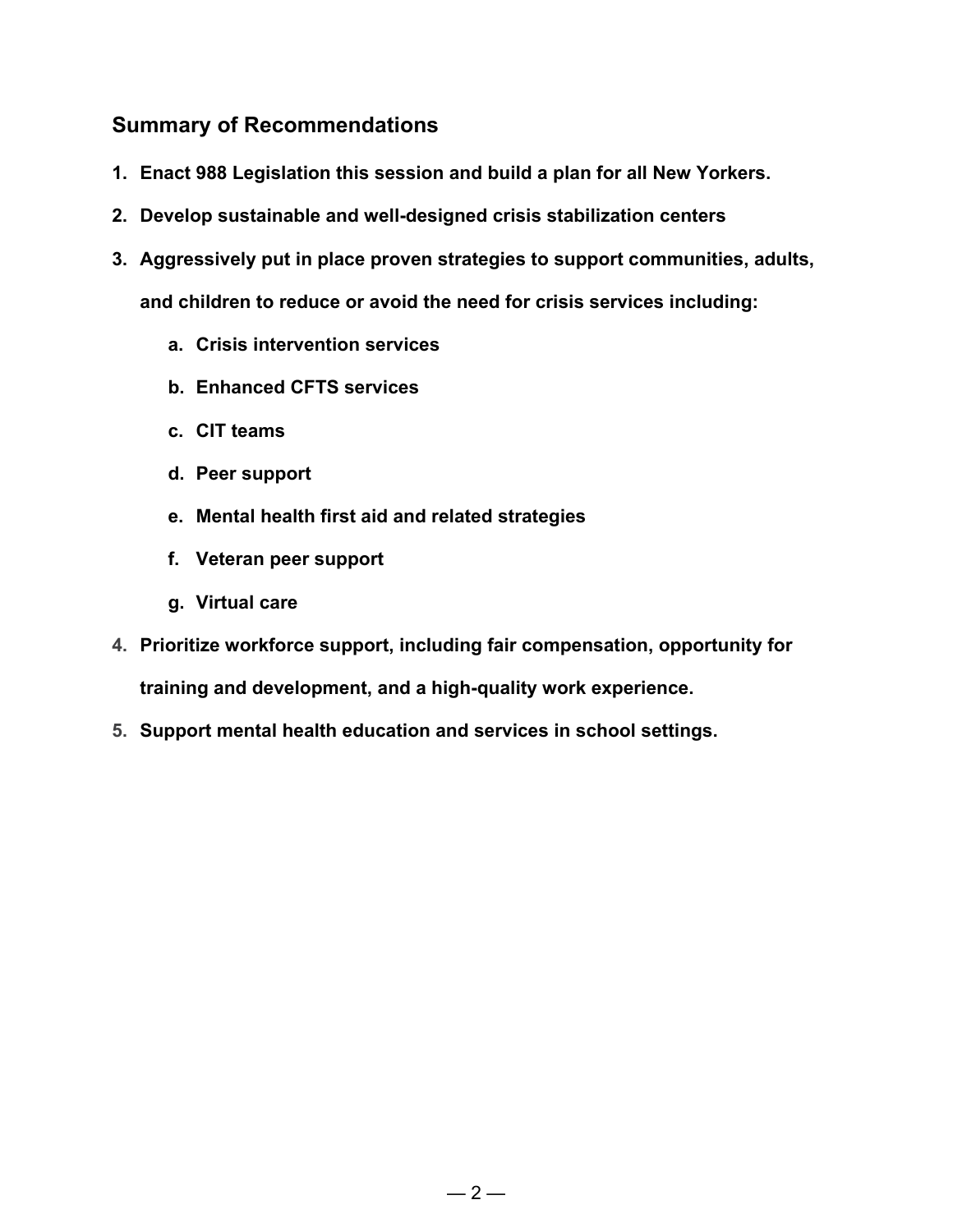Good afternoon. My name is William Gettman, and I am the CEO of Northern Rivers Family of Services located in the Capital Region.

#### **About Northern Rivers Family of Services**

Northern Rivers Family of Services was established in 2012 through affiliation with longstanding family services agencies Northeast Parent & Child Society and Parsons Child & Family Center. In 2019, we affiliated with Unlimited Potential, whose operations began in Saratoga Springs. Together, the 1,400-strong workforce of Northern Rivers and member agencies serve more than 18,000 children and families in 41 upstate counties each year, with \$88 million invested through more than 60 social services and child welfare programs. Northern Rivers builds a strong, successful, and healthy future for our children, families, and communities through quality services, collaboration, and innovative leadership. Our program areas include:

- Residential and community-based child welfare programing including foster care, preventive services, postadoption services, and evidence-based home visiting programs;
- Educational services for 400 students including early learning, pre-K, and Early Head Start, as well as accredited 853 schools (elementary, middle, and high school);
- Community-based child welfare and crisis services programs for children and adults including mobile crisis, school-based services, and licensed clinic programs; and
- Community-based waiver programs for children and adults including Health Home services.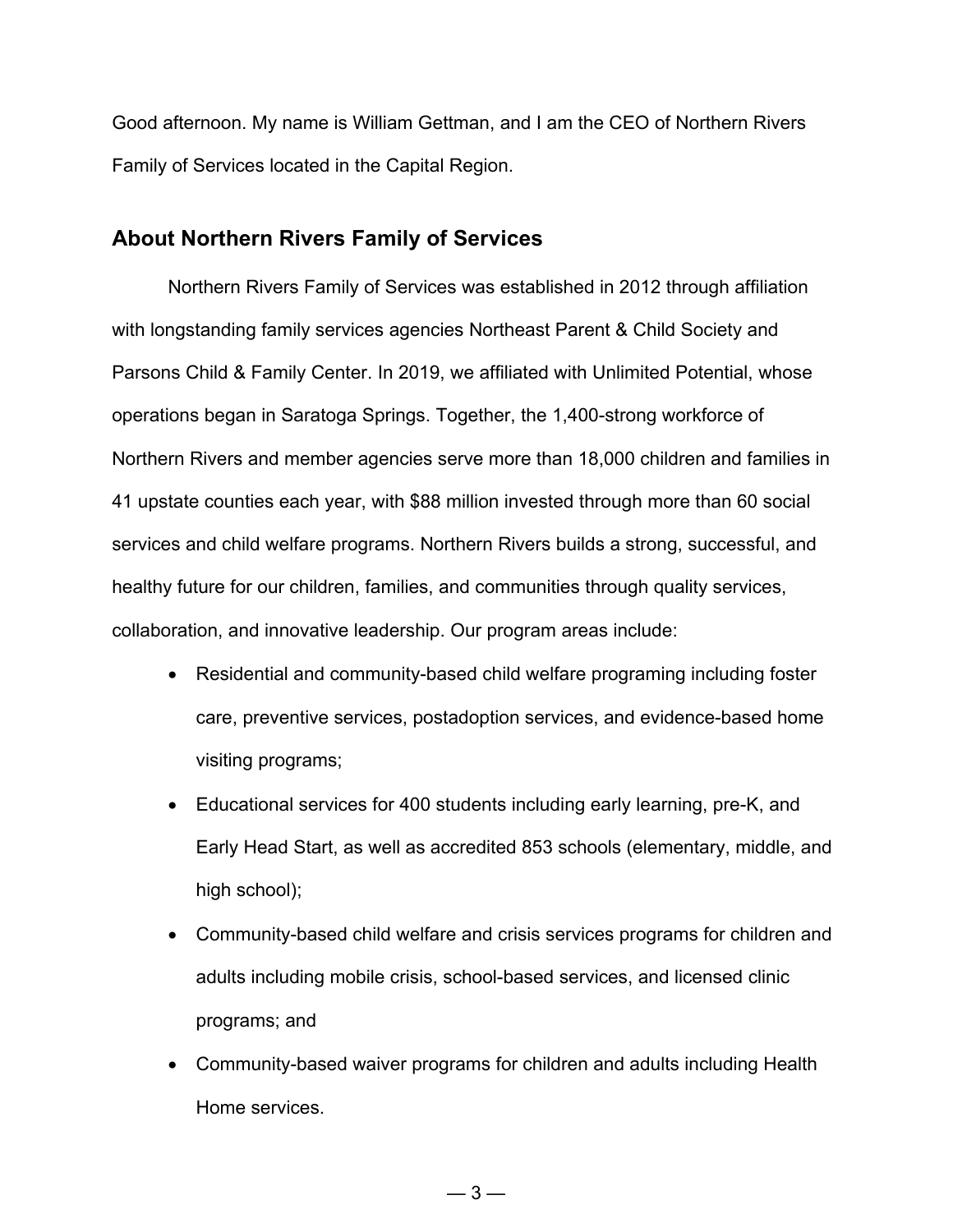I would like to thank Chairwomen Aileen Gunter and Chairwomen Samra Brouk, and members of the Assembly and Senate for this opportunity to testify on mental health crisis services.

#### **COVID-19 Impact**

The COVID-19 pandemic and the resulting economic recession have negatively affected many people's mental health and created new barriers for people already suffering from mental illness and substance use disorders. In a recent Kaiser Family Foundation (KFF) brief, 53 [percent](https://www.kff.org/coronavirus-covid-19/report/kff-health-tracking-poll-july-2020/) of adults in the United States reported that their mental health has been negatively impacted due to worry and stress over the coronavirus. This is significantly higher than the 32 [percent](https://www.kff.org/coronavirus-covid-19/poll-finding/kff-coronavirus-poll-march-2020/) reported in prior months. Many adults are also reporting specific negative impacts on their [mental health and](https://www.kff.org/coronavirus-covid-19/report/kff-health-tracking-poll-july-2020/)  [well-being,](https://www.kff.org/coronavirus-covid-19/report/kff-health-tracking-poll-july-2020/) such as difficulty sleeping (36 percent) or eating (32 percent), increases in alcohol consumption or substance use (12 percent), and worsening chronic conditions (12 percent), due to worry and stress over the coronavirus. As the pandemic wears on, ongoing and necessary public health measures expose many people to experiencing situations linked to poor mental health outcomes, such as [isolation](https://www.cdc.gov/mentalhealth/learn/index.htm) and [job loss.](https://www.cdc.gov/violenceprevention/suicide/riskprotectivefactors.html)

Mental health providers and their staff did not allow the pandemic to negatively impact the delivery of services.

- Tens of thousands of front-line staff left their homes each day and provided both inpatient and outpatient services.
- Providers pivoted to provide remote and tele services to avoid any disruption.
- Agencies were forced to absorb the damaging effects of added costs for personal protective equipment (PPE) and staff salaries while the state

 $-4-$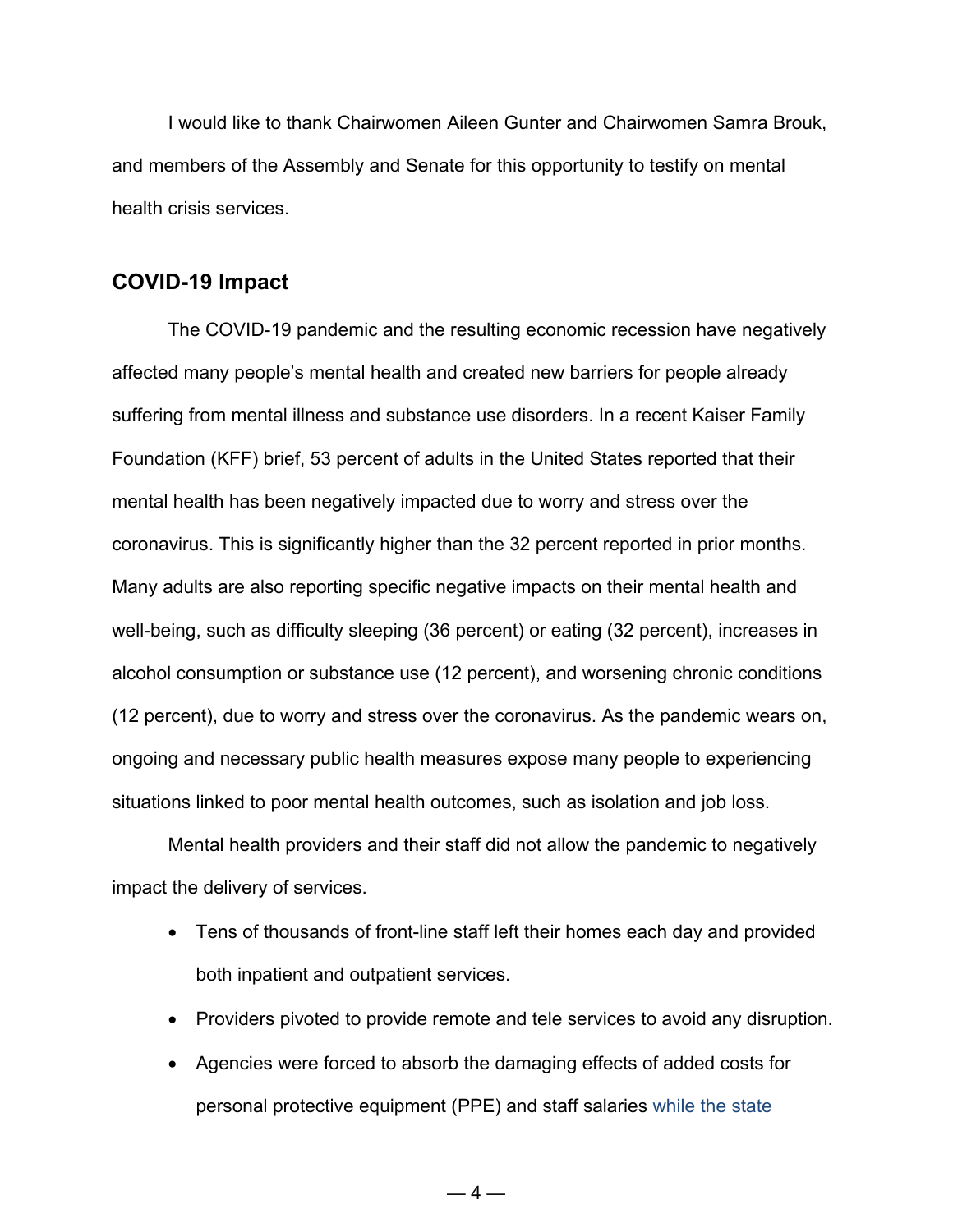withheld a substantial percentage of contract reimbursements due to the pandemic, which lead to cash-flow.

We cannot however let the COVID-19 and fiscal stress undermine the critical mental health system across New York State. Following are specific recommendations with regard to the crisis services in NYS.

#### **The Current State of Crisis Services across NYS**

National, state, and local leaders seem ready to address the long-neglected mental health crisis system in the United States. Elements of an organized system of crisis care are in place in some states, including regional or statewide call centers, mobile crisis teams, and crisis care facilities. These necessary advances are not sufficient by themselves to address the urgent problems of increasing suicide rates, the inappropriate use of emergency departments to hold people in psychiatric distress, and the problematic reliance on inadequately trained law enforcement who frequently respond to mental health crises. This testimony details the immediate challenges and opportunities that can launch reform in systems of care for individuals in psychiatric crisis.

People with mental health disabilities, like other historically oppressed communities, are experiencing compounded harms due to the COVID-19 pandemic. People with mental health disabilities face disproportionately high rates of poverty, housing and employment discrimination, and criminalization. The economic and social upheaval caused by the coronavirus outbreak has merely exacerbated these disparities for those who were disabled prior to the crisis, while also exposing scores more people to individual and communal trauma, loss, and uncertainty.

 $-5-$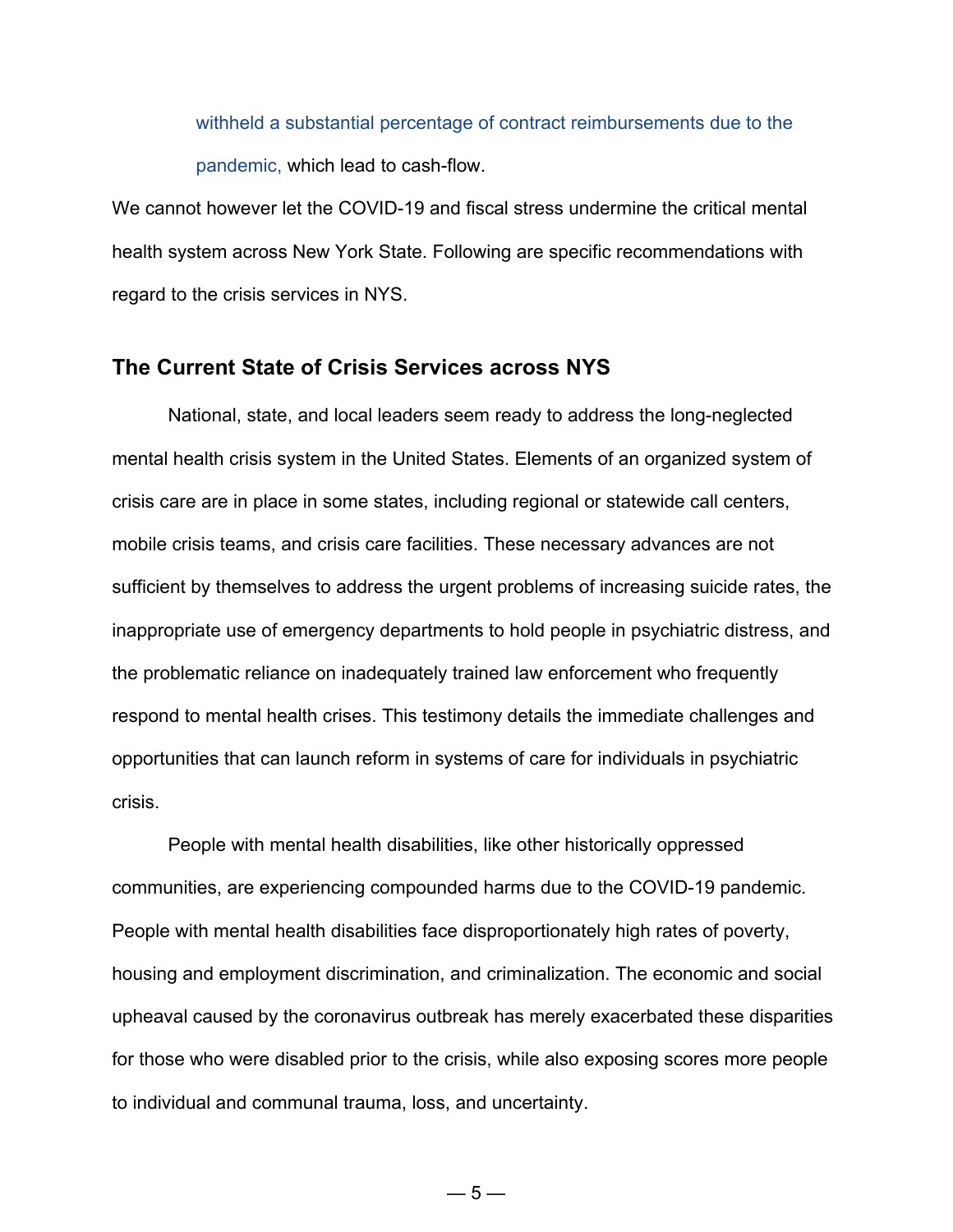Following are five recommendations that will to allow NYS to build a robust and sustainable crisis system.

#### **1. Enact 988 legislation this session and build a plan for all New**

#### **Yorkers**

We strongly urge in the remaining days of the Legislative session, passage of the 988 legislation. Passage will allow NYS to begin the critical planning and readiness and start up functions that will make the approach impactful and meaningful across the entire state.

#### **2. Develop sustainable and well-designed crisis stabilization centers**

This year's budget includes authority for the creation of crisis stabilization centers. These centers will serve as respite for individuals experiencing mental health or substance-use crises who would normally end up in emergency rooms or incarcerated. The model serves as a positive approach that would help de-escalate the crisis and provide a plan of care moving forward for individuals in greatest need. For those of us who serve children and adults, few things are more frightening than having to remove an individual from the home to an emergency room for a mental health crisis. A stabilization center can help reduce the need for emergency room visits.

While the concept overall is very promising, some have raised concerns, especially around Medicaid reimbursement, workforce implications, location, and fiscal sustainability. When someone is experiencing an emergency, the only concern should be about providing respite and support, and not what insurance coverage they may have. What we have heard after the fact is that there are individuals who are in respite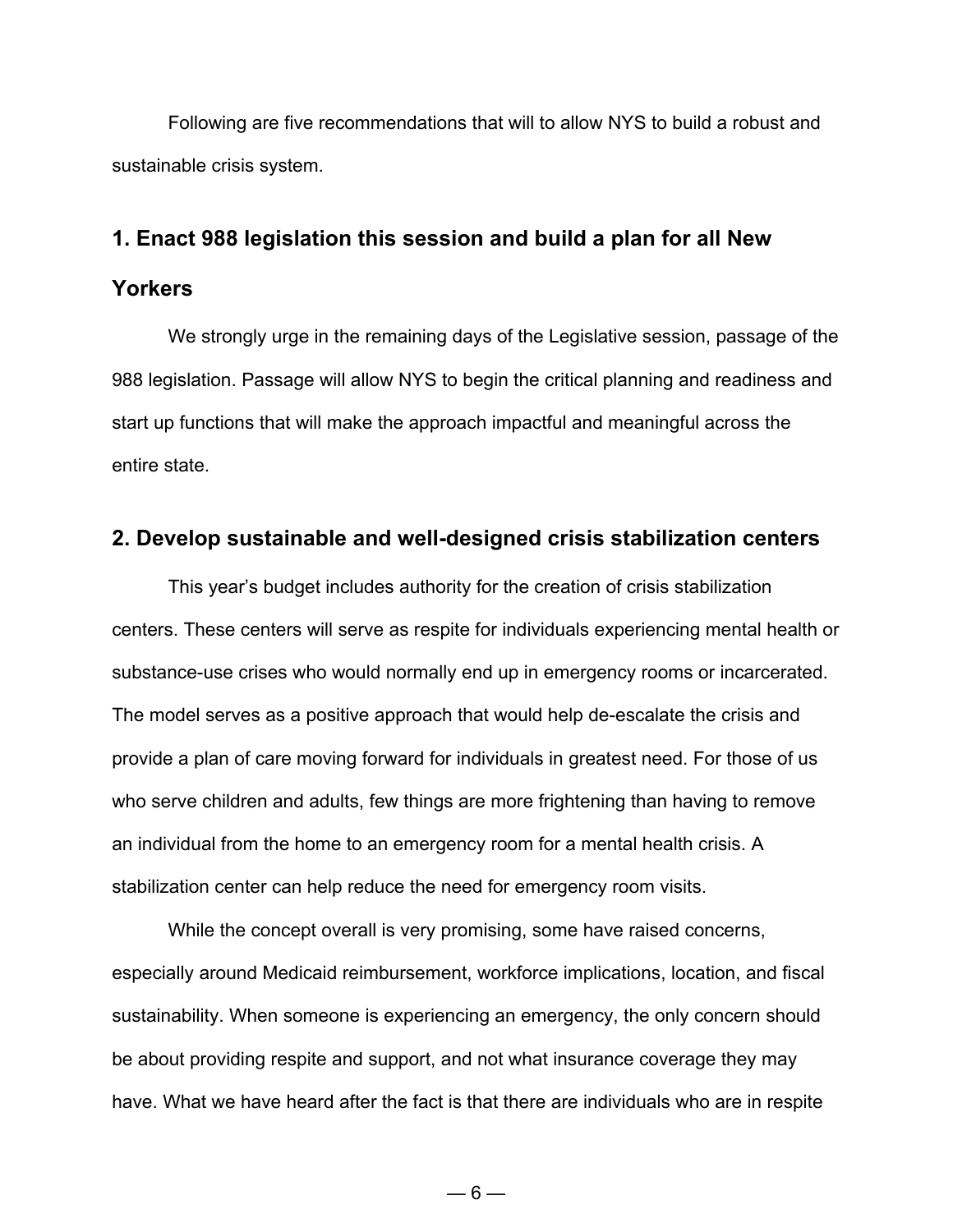care who are not on Medicaid or who are unaware of their insurance needs/coverage. We strongly support the creation of the centers, but there has to be a way to keep providers financially whole as part of the programming.

In addition, we need to avoid "over designing" the requirements for the centers. Any assumption that there are sufficient staff to now meet a statewide system is not accurate. We need to take advantage of tele services where possible to deploy staffing expertise.

We are incredibly supportive of the work of Governor Cuomo and Commissioners Sullivan and Gonzalez‐Sanchez in developing and implementing the stabilization centers. We need state support to keep these centers viable. We urge the Legislature to work with the state to provide local assistance dollars to the center providers to ensure that they are made whole financially when they are unable to bill Medicaid for services.

# **3. Aggressively put in place proven strategies to support communities, adults, and children to reduce or avoid the need for crisis services**

To build a robust and sustainable crisis system, NYS must prioritize new federal and FMAP funds. OMH and OASAS increased federal block grant funding must be shared equally between adults' and children's purposes and the Legislature should meet congressional intent and program at least 50 percent of the new funding for mental health providers. In addition, we recommend a percentage of revenue from settlement funds and certain taxes must be earmarked for ongoing improvements to children's mental health and addiction services. The Opioid Excise Tax, the anticipated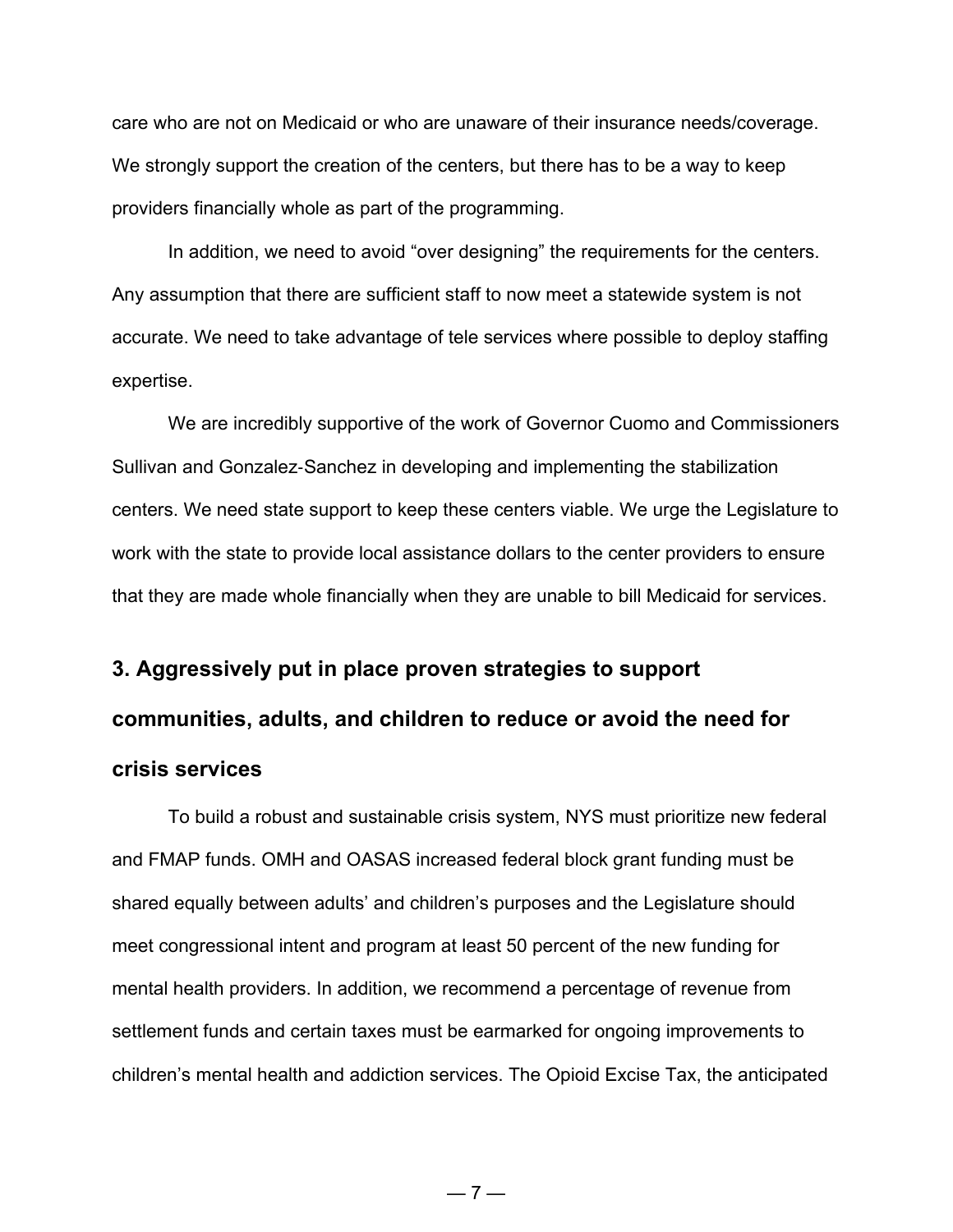opioid settlement revenue, and a portion of the legalization of adult-use marijuana revenue, should all be dedicated to support the current needs and expansion of evidence-based practices for children and families.

With this funding stream, valuable prevention strategies can be expanded across NYS to reduce the need for crisis responses, removal, hospital placement, and similar outcomes.

Specific investments include:

- Create a statewide crisis intervention services network that operates 24 hours per day, 7 days a week. Expansion of these resources not only has an immediate impact on poor outcomes, but also supports the reimagination of law enforcement responses and the use of 911 interventions.
- Stabilize existing programs with a rebase of rates and workforce support enhancements including salary bonuses and support, loan forgiveness, and licensure support.
- Expand both crisis intervention teams and mental health first aid for public safety.
- Expand veterans' mental health resources. It has been a highly successful model linking veterans with each other and providing community support. We know that great stigma continues to exist with regard to mental health. The community of veterans, our heroes in society, recognize the stigma that exits and acknowledging a mental health issue becomes difficult for them. The Dwyer Project has helped to break down the stigma and barriers and has helped to reinforce that mental health issues are not weakness.

 $-8-$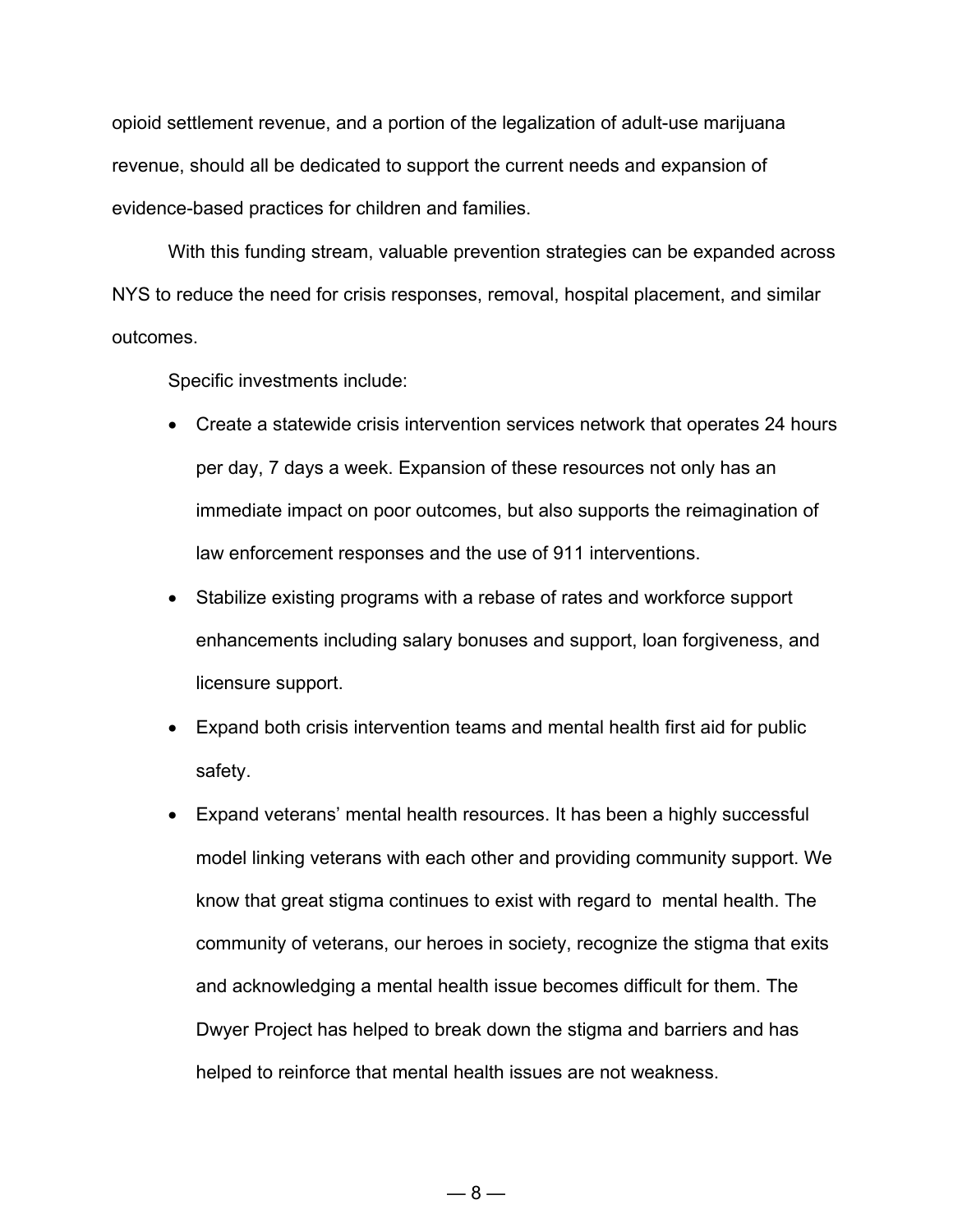- Expand virtual care services. Some people want in-person care while others prefer telehealth appointments or digital care through a secure app or some combination thereof.
- Pay for peer support services. Expertise doesn't always come from years of academic training. Our friends, neighbors, and family members who have faced their own mental health struggles can be crucial to another's recovery. To widen the circle of expertise, [peer support](https://www.samhsa.gov/brss-tacs/recovery-support-tools/peers) must be included in reimbursement programs.

### **4. Prioritize workforce support, including fair compensation,**

#### **opportunity for training and development, and a high-quality work**

#### **experience**

Critical workforce shortages in the mental hygiene professions exist across NYS and not only contribute to higher costs to voluntary not-for-profit agencies, but they also impede access to care.

For context, the lack of trained staff has created significant waitlists in private, public, and voluntary clinics, school-based and related community programs. Waitlists are growing and many clinics report lists in excess of 1,000 individuals. The reason is simple: lack of a trained workforce.

We need a clear priority for workforce training, development, funding, and retention.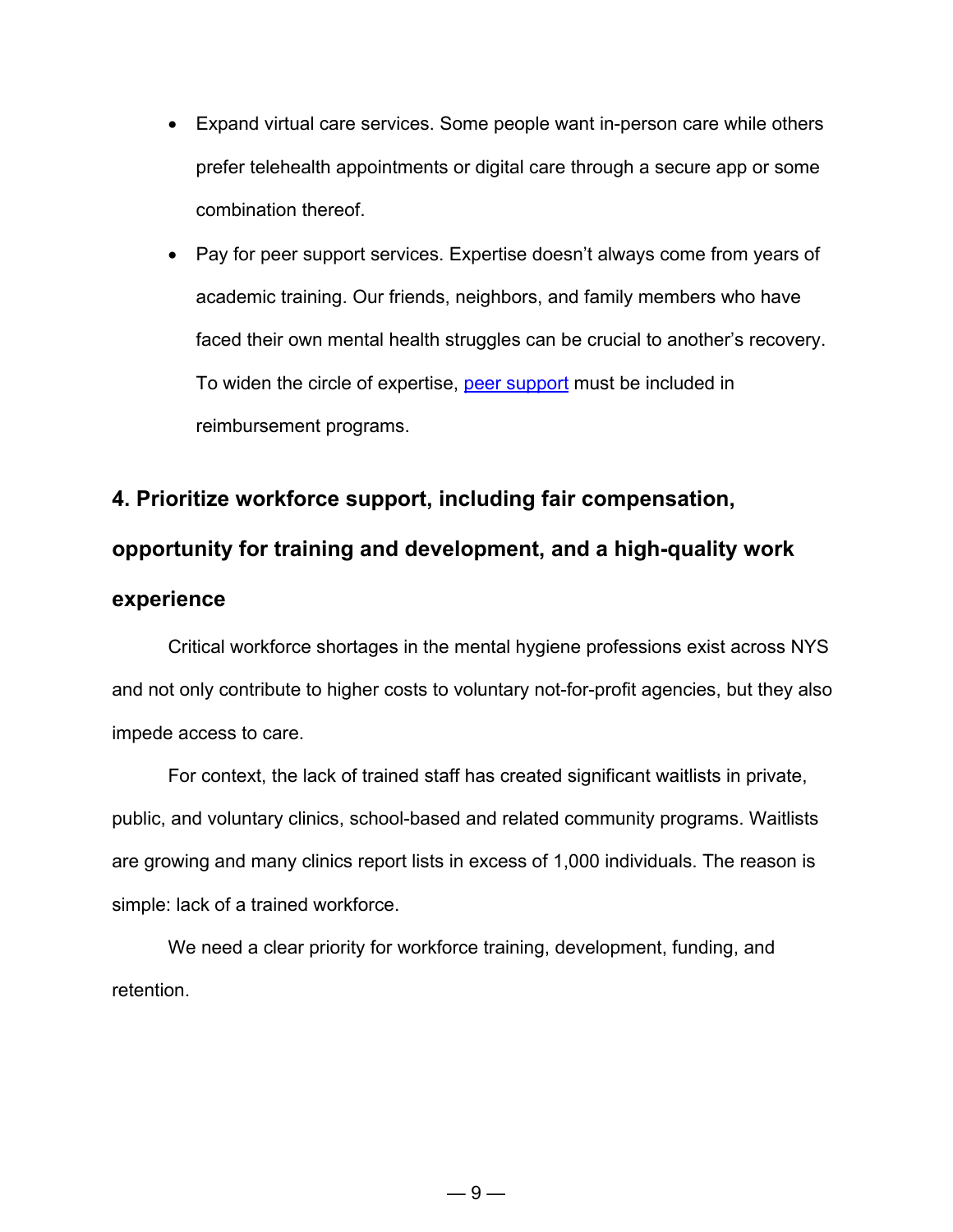**Licensure.** One specific action the Legislature can take is passage of proposed legislation related to licensure and scope of practice. Assembly Member Harry Bronson and Senator Samra Brouk have introduced bills in their respective legislative bodies to:

- Standardize the requirements for licensure
- Authorize trained staff to diagnose and develop assessment-based treatment plans
- Provide workforce flexibility to deal with critical needs

If these bills do not pass, Licensed Mental Health Counselors (LMHCs) and Marriage and Family Therapists (MFTs), among others entering the field, will not be allowed diagnose patients and develop treatment plans. This would create devastating slowdowns in treatment for tens of thousands of clients, because it will not only discourage many from entering the field, but it will also have terrible impacts on community mental health services.

**Annual Salary Adjustments.** This year's executive budget also includes funding to defray the increase in minimum wage cost to not-for-profits in OMH, OASAS, and OPWDD. This is a long-term state commitment to increase the minimum wage statewide to \$15.

In addition, the Legislature added a COLA for agencies for the first time in a decade. The 1 percent COLA is appreciated. We must, however, develop a sustainable plan to recruit and retain staff to deal with mental health issues. Turnover rates of 40 percent make the crisis services system more vulnerable.

To ensure a robust system of care, we need predictable and fair salaries and benefits for mental health professions. These benefits should include at a minimum: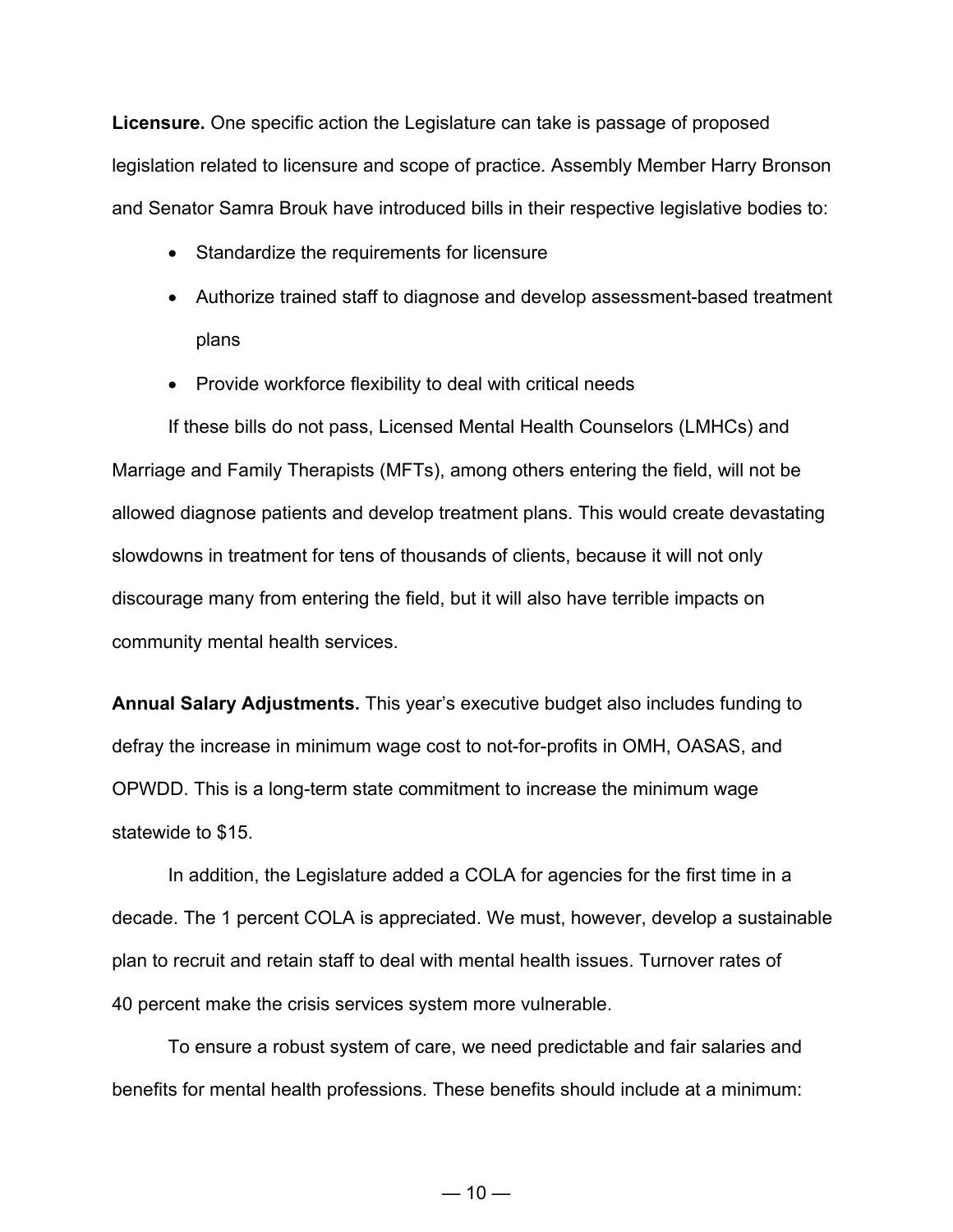- One-tIme bonuses from federal relief and FMAP funds
- Hazard pay
- Loan forgiveness and licensure support

**Invest in Provider Workforce Diversity.** In addition to exposing the limitations of our current mental health care system, COVID-19 has exposed preexisting health disparities. This year's violence and strife have only added to the inequitable burden of mental trauma in the Black community, yet, as a society, we are alarmingly unprepared to address that trauma through culturally competent care. As of 2015, only 4 [percent](https://www.apa.org/monitor/2018/02/datapoint#:%7E:text=In%202015%2C%2086%20percent%20of,from%20other%20racial%2Fethnic%20groups.) of [psychologists in the U.S.](https://www.apa.org/monitor/2018/02/datapoint#:%7E:text=In%202015%2C%2086%20percent%20of,from%20other%20racial%2Fethnic%20groups.) were Black. Our mental health care system will better serve all Americans if provider networks are more diverse. To this end, we recommend that federal and state action establish a fully funded grant program to support the education and training of providers from underrepresented minority groups.

There are fewer than 30,000 psychiatrists and 100,000 psychologists and both groups are aging and retiring. At the same time, there are more than 750,000 licensed master's-level social workers and counselors. As in other areas of health, independent master's-level providers are the youngest and fastest growing group. We need to include them fully in Medicare, Medicaid, and alternative payment models, as well as training, through SAMHSA, in evidence-based treatment.

#### **5. Support mental health education and services in school settings**

We are immensely proud that New York is the first state in the nation to mandate the teaching of mental health in schools. Since implementation of the law, many strides have been made. Of greatest importance—and to the credit of schools—we see a much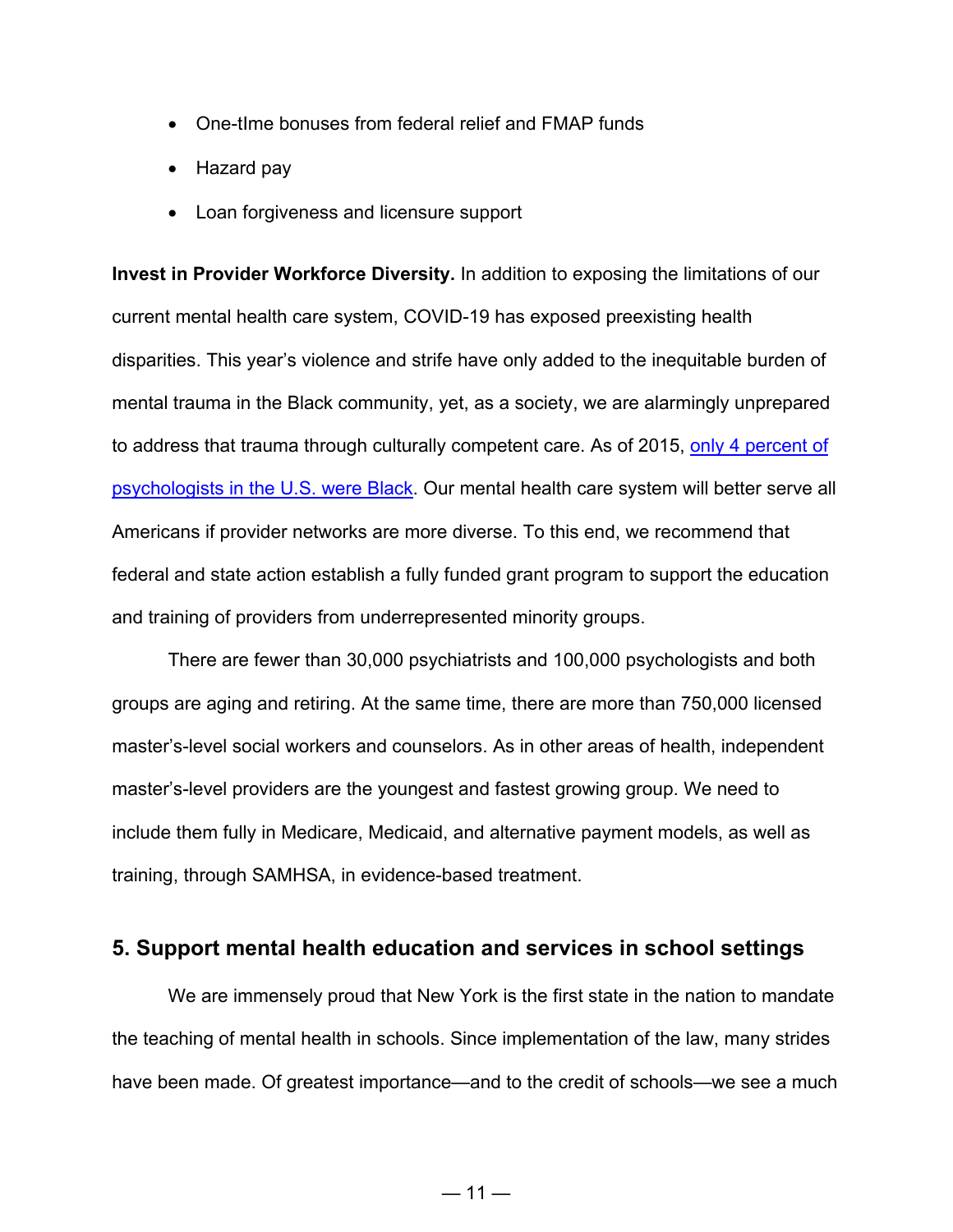greater emphasis on changing school climates to make them more conducive to good mental health and wellness.

The NYS Office of Mental Health has been a strong leader, as has the State Education Department, in ensuring that information about mental health is shared with schools across the state. We also applaud OMH's initiative to encourage school-based mental health services to more than 800 schools across the state.

We are at a critical place, however, in that schools districts are closing newly expanded school-based services due to fiscal and space impacts of COVID-19.

The impact of the mental health education legislation highlights a growing demand for children's mental services, and to meet the growing need and demand, we must:

- Accelerate and simplify the process for establishing mental health clinics
- Encourage school districts to develop and implement creative approaches for services within the district
- Share valuable resources

One method to support the growth is to give OMH the authority and funds from settlement funding and/or federal relief to provide startup and wraparound grants to providers and school districts that allow for cross systems collaboration, joint training, and on-site consultation.

We need to continue the great work that New York has done in fighting for greater mental health in schools recognizing that we are the leaders in the nationwide process of change.